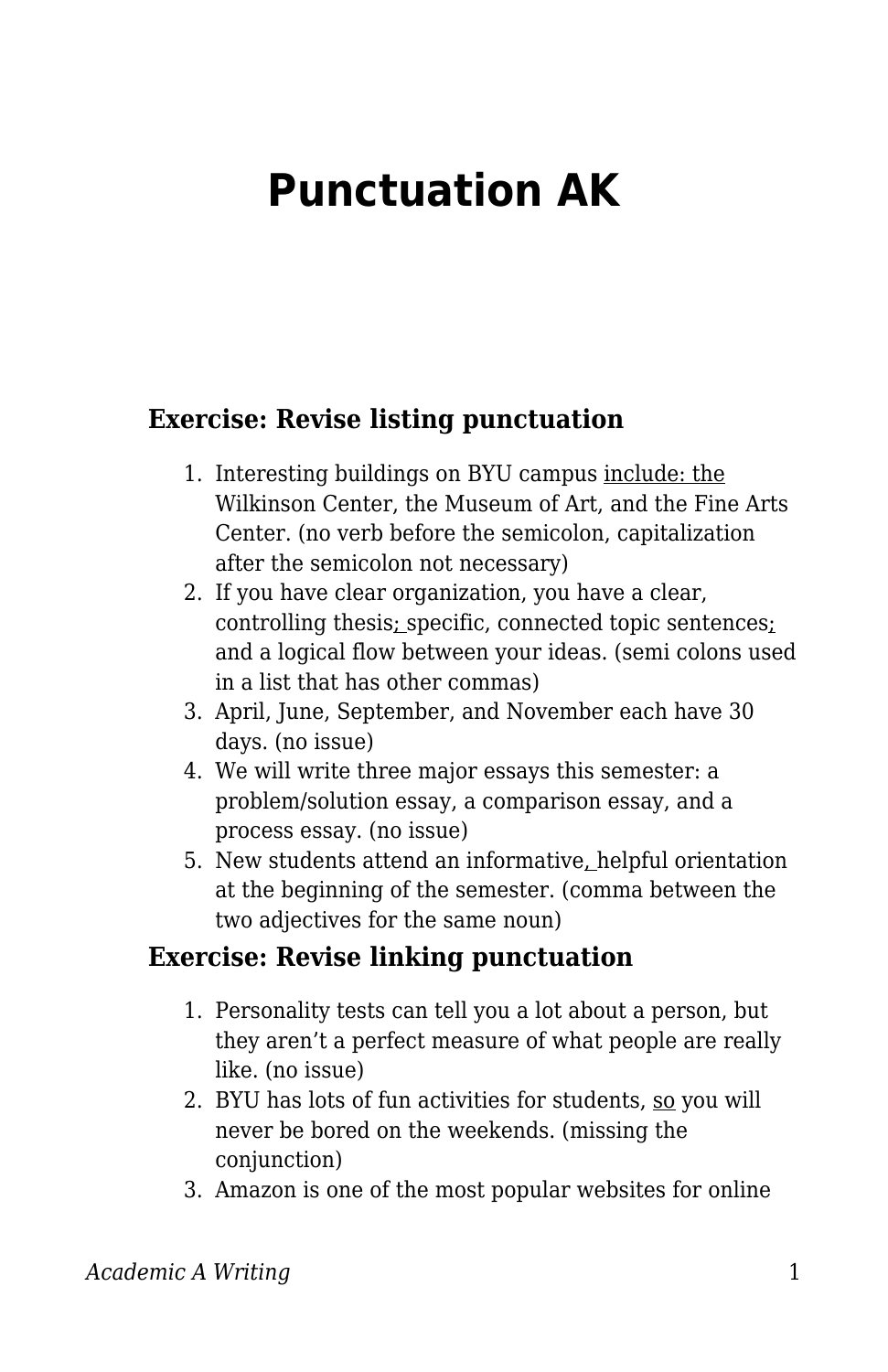shopping, and you can find a wide variety of products that ship quickly to your home. (comma, not a semicolon)

- 4. Electricity was one of the most important inventions in the nineteenth century, and it led to other important inventions. (needs a comma before the second clause)
- 5. The United States fought a revolutionary war against England and won their independence. (no comma needed, not two independent clauses)

## **Exercise: Revise run-on sentences (Answers may vary, examples provided)**

1. Parents do not control what their children do. Children's behavior is affected more by television, movies, and other influences from outside the home. This is a terrible thing that sociologists have noticed, but fortunately, parents are still interested in trying to teach their children. Parents should teach their children about good behaviors and parents will see improvements in the behavior of their children.